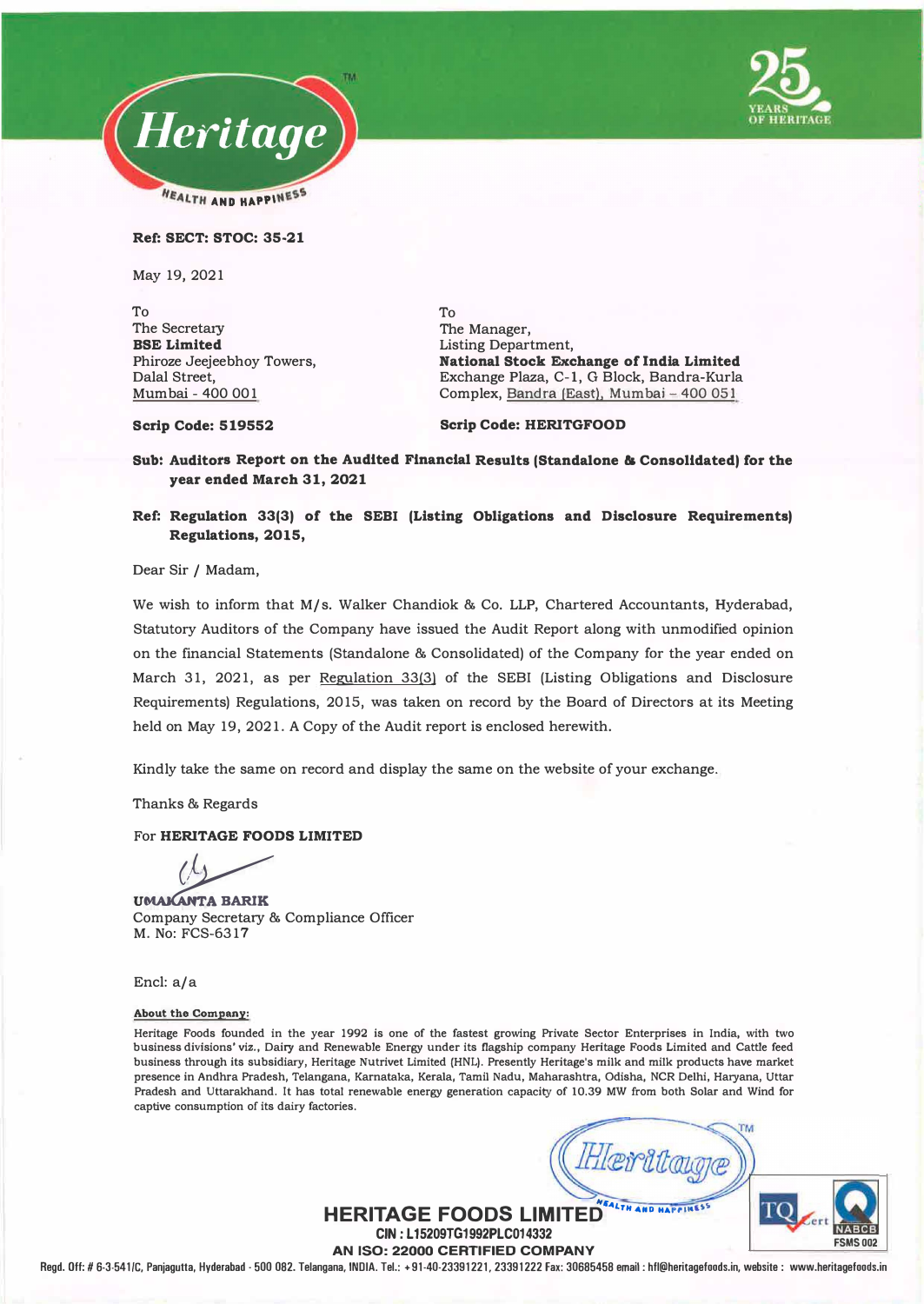**Walker Chandiok & Co LLP**  7th Floor, Block III, White House, Kundan Bagh, Begumpet Hyderabad – 500 016 India T +91 40 4859 7178 F +91 40 6630 8230

**Independent Auditor's Report on Standalone Annual Financial Results of the Company Pursuant to the Regulation 33 of the SEBI (Listing Obligations and Disclosure Requirements) Regulations, 2015 (as amended)** 

### **To the Board of Directors of Heritage Foods Limited**

### **Opinion**

- 1. We have audited the accompanying standalone annual financial results ('the Statement') of Heritage Foods Limited ('the Company') for the year ended 31 March 2021, attached herewith, being submitted by the Company pursuant to the requirements of Regulation 33 of the SEBI (Listing Obligations and Disclosure Requirements) Regulations, 2015 (as amended) ('Listing Regulations'), including relevant circulars issued by the SEBI from time to time.
- 2. In our opinion and to the best of our information and according to the explanations given to us, the Statement:
- (i) presents financial results in accordance with the requirements of Regulation 33 of the Listing Regulations, and
- (ii) gives a true and fair view in conformity with the applicable Indian Accounting Standards ('Ind AS') prescribed under Section 133 of the Companies Act, 2013 ('the Act'), read with relevant rules issued thereunder, and other accounting principles generally accepted in India, of the standalone net profit after tax and other comprehensive income and other financial information of the Company for the year ended 31 March 2021.

### **Basis for Opinion**

3. We conducted our audit in accordance with the Standards on Auditing ('SAs') specified under section 143(10) of the Act. Our responsibilities under those standards are further described in the Auditor's Responsibilities for the Audit of the Statement section of our report. We are independent of the Company in accordance with the Code of Ethics issued by the Institute of Chartered Accountants of India ('the ICAI') together with the ethical requirements that are relevant to our audit of the standalone financial statements under the provisions of the Act and the rules thereunder, and we have fulfilled our other ethical responsibilities in accordance with these requirements and the Code of Ethics. We believe that the audit evidence obtained by us, is sufficient and appropriate to provide a basis for our opinion.



**Chartered Accountants**

Offices in Bengaluru, Chandigarh, Chennai, Gurugram, Hyderabad, Kochi, Kolkata, Mumbai, New Delhi, Noida and Pune

Walker Chandiok & Co LLP is registered with limited liability with identification number AAC-2085 and its registered office at L-41 Connaught Circus, New Delhi, 110001, India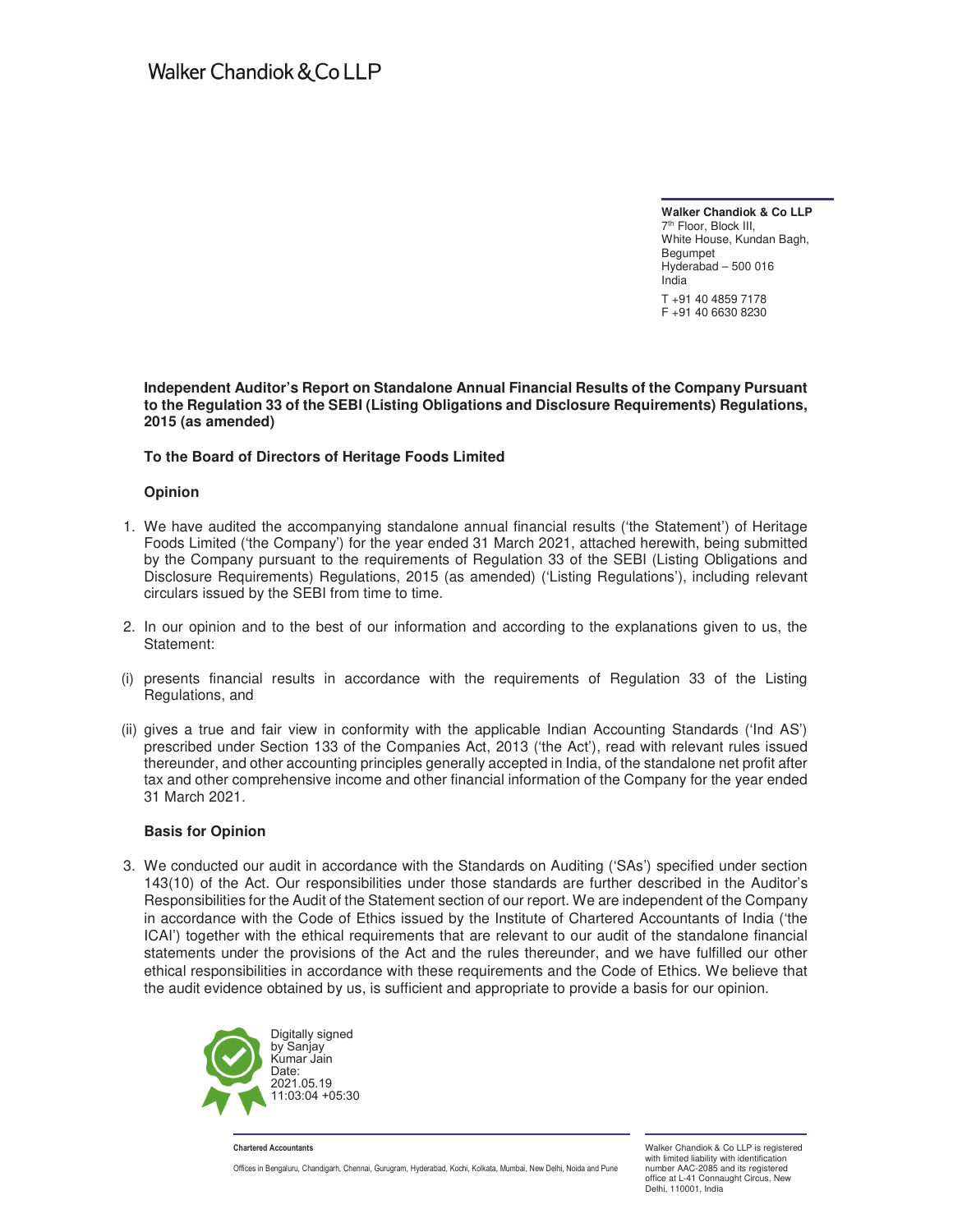## **Responsibilities of Management and Those Charged with Governance for the Statement**

- 4. This Statement has been prepared on the basis of the standalone annual audited financial statements and has been approved by the Company's Board of Directors. The Company's Board of Directors is responsible for the preparation and presentation of the Statement that gives a true and fair view of the net profit and other comprehensive income and other financial information of the Company in accordance with the accounting principles generally accepted in India, including Ind AS prescribed under Section 133 of the Act, read with relevant rules issued thereunder and other accounting principles generally accepted in India, and in compliance with Regulation 33 of the Listing Regulations. This responsibility also includes maintenance of adequate accounting records in accordance with the provisions of the Act for safeguarding of the assets of the Company and for preventing and detecting frauds and other irregularities; selection and application of appropriate accounting policies; making judgments and estimates that are reasonable and prudent; and design, implementation and maintenance of adequate internal financial controls that were operating effectively for ensuring the accuracy and completeness of the accounting records, relevant to the preparation and presentation of the Statement that gives a true and fair view and is free from material misstatement, whether due to fraud or error.
- 5. In preparing the Statement, the Board of Directors is responsible for assessing the Company's ability to continue as a going concern, disclosing, as applicable, matters related to going concern, and using the going concern basis of accounting unless the Board of Directors either intends to liquidate the Company or to cease operations, or has no realistic alternative but to do so.
- 6. The Board of Directors is also responsible for overseeing the Company's financial reporting process.

### **Auditor's Responsibilities for the Audit of the Statement**

- 7. Our objectives are to obtain reasonable assurance about whether the Statement as a whole is free from material misstatement, whether due to fraud or error, and to issue an auditor's report that includes our opinion. Reasonable assurance is a high level of assurance but is not a guarantee that an audit conducted in accordance with Standards on Auditing, specified under section 143(10) of the Act, will always detect a material misstatement when it exists. Misstatements can arise from fraud or error and are considered material if, individually or in the aggregate, they could reasonably be expected to influence the economic decisions of users taken on the basis of this Statement.
- 8. As part of an audit in accordance with the Standards on Auditing, we exercise professional judgment and maintain professional skepticism throughout the audit. We also:
	- Identify and assess the risks of material misstatement of the Statement, whether due to fraud or error, design and perform audit procedures responsive to those risks, and obtain audit evidence that is sufficient and appropriate to provide a basis for our opinion. The risk of not detecting a material misstatement resulting from fraud is higher than for one resulting from error, as fraud may involve collusion, forgery, intentional omissions, misrepresentations, or the override of internal control.
	- Obtain an understanding of internal control relevant to the audit in order to design audit procedures that are appropriate in the circumstances. Under Section 143(3) (i) of the Act, we are also responsible for expressing our opinion on whether the Company has in place adequate internal financial controls with reference to standalone financial statements and the operating effectiveness of such controls.

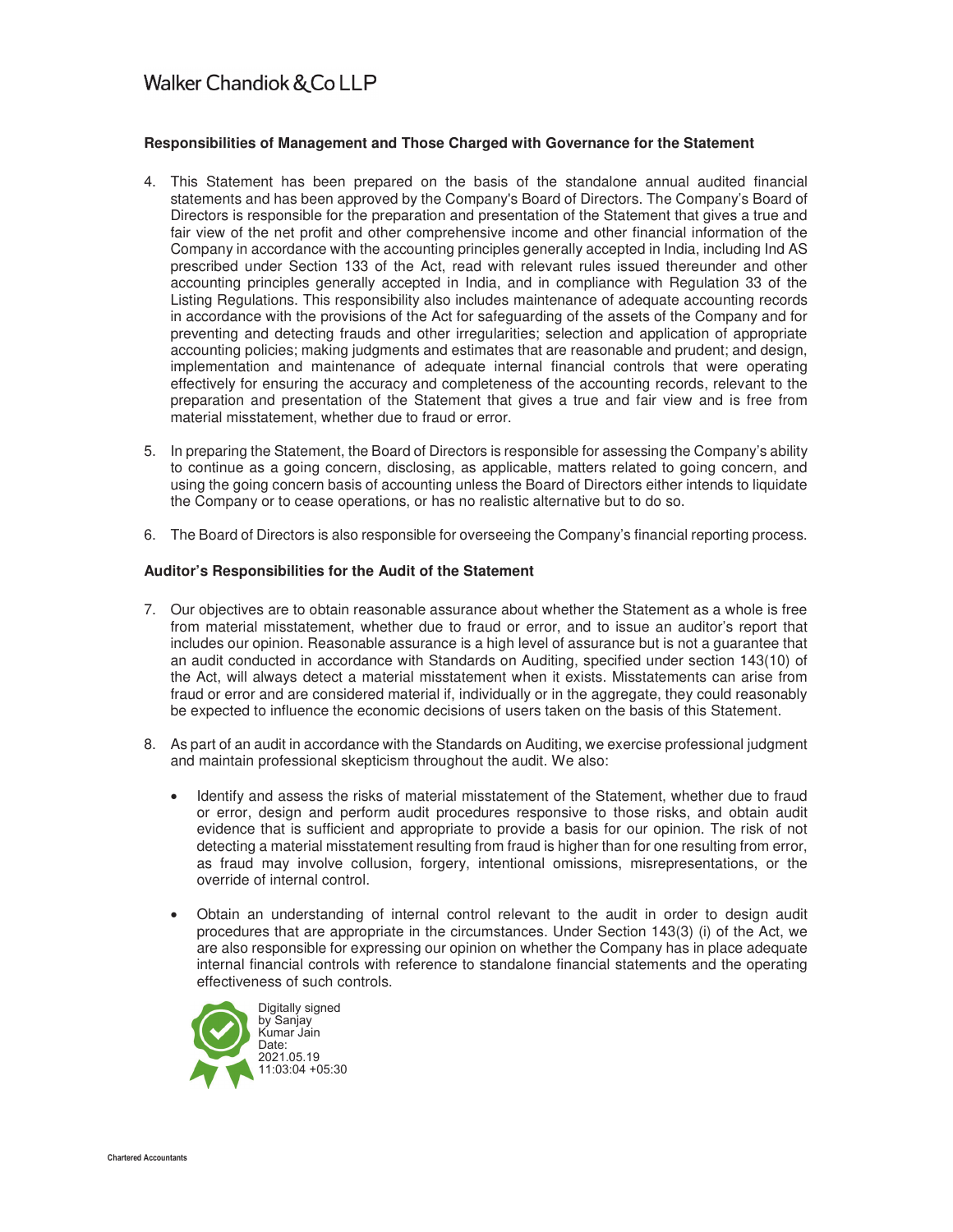- Evaluate the appropriateness of accounting policies used and the reasonableness of accounting estimates and related disclosures made by the management.
- Conclude on the appropriateness of the management's use of the going concern basis of accounting and, based on the audit evidence obtained, whether a material uncertainty exists related to events or conditions that may cast significant doubt on the Company's ability to continue as a going concern. If we conclude that a material uncertainty exists, we are required to draw attention in our auditor's report to the related disclosures in the Statement or, if such disclosures are inadequate, to modify our opinion. Our conclusions are based on the audit evidence obtained up to the date of our auditor's report. However, future events or conditions may cause the Company to cease to continue as a going concern.
- Evaluate the overall presentation, structure and content of the Statement, including the disclosures, and whether the Statement represents the underlying transactions and events in a manner that achieves fair presentation.
- 9. We communicate with those charged with governance regarding, among other matters, the planned scope and timing of the audit and significant audit findings, including any significant deficiencies in internal control that we identify during our audit.
- 10. We also provide those charged with governance with a statement that we have complied with relevant ethical requirements regarding independence, and to communicate with them all relationships and other matters that may reasonably be thought to bear on our independence, and where applicable, related safeguards.

### **Other Matter**

11. The Statement includes the financial results for the quarter ended 31 March 2021, being the balancing figures between the audited figures in respect of the full financial year and the published unaudited year-to-date figures up to the third quarter of the current financial year, which were subject to limited review by us.

**For Walker Chandiok & Co LLP**  Chartered Accountants Firm Registration No.: 001076N/N500013



**Sanjay Kumar Jain**  Partner Membership No. 207660 UDIN: 21207660AAAADA3865

Place: Hyderabad Date: 19 May 2021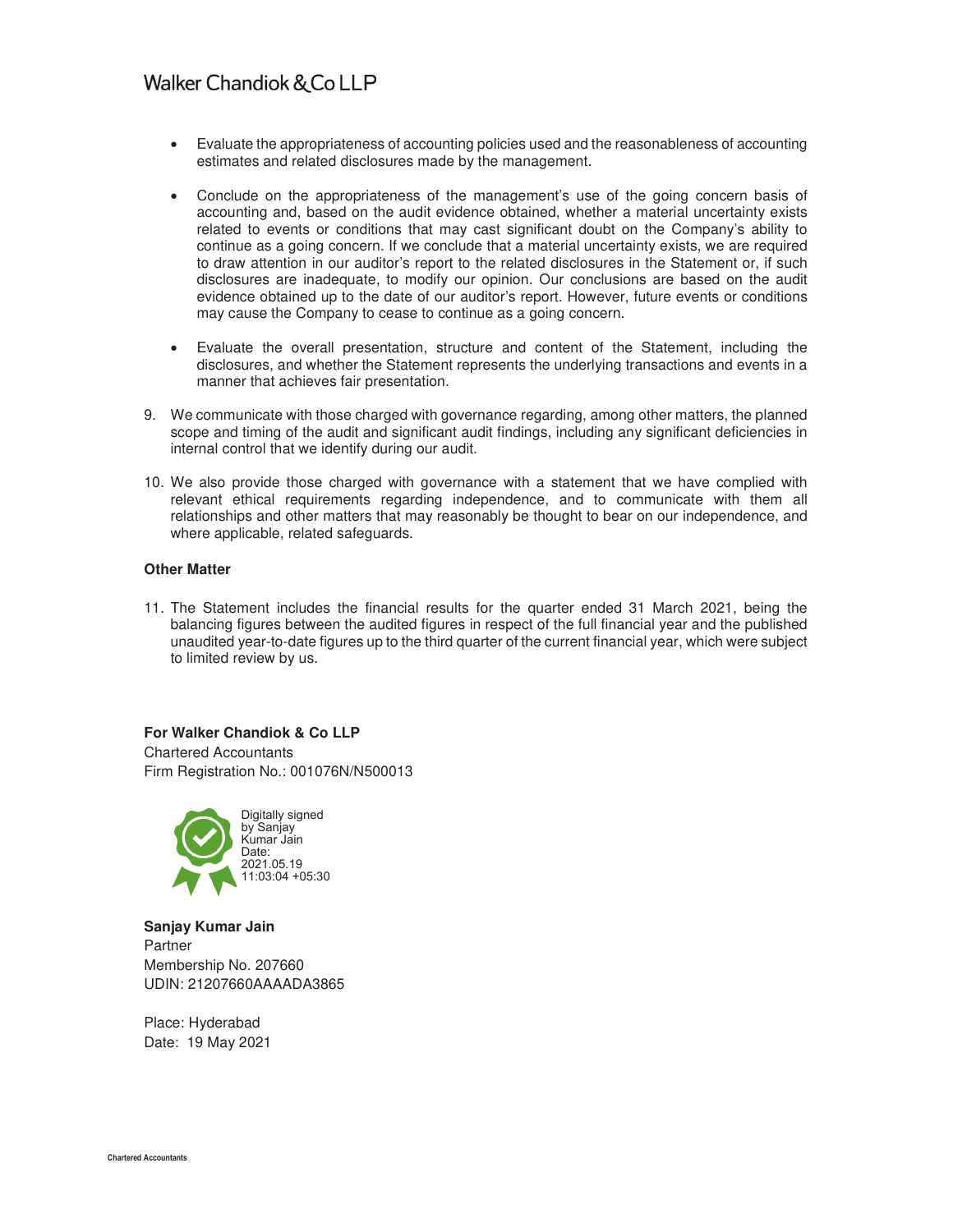**Walker Chandiok & Co LLP**  7th Floor, Block III, White House, Kundan Bagh, Begumpet Hyderabad – 500 016 India T +91 40 4859 7178 F +91 40 6630 8230

**Independent Auditor's Report on Consolidated Annual Financial Results of the Company Pursuant to the Regulation 33 of the SEBI** (**Listing Obligations and Disclosure Requirements) Regulations, 2015 (as amended)** 

## **To the Board of Directors of Heritage Foods Limited**

### **Opinion**

- 1. We have audited the accompanying consolidated annual financial results ('the Statement') of Heritage Foods Limited ('the Holding Company') and its subsidiaries (the Holding Company and its subsidiaries together referred to as 'the Group'), its associate and joint venture for the year ended 31 March 2021, attached herewith, being submitted by the Holding Company pursuant to the requirements of Regulation 33 of the SEBI (Listing Obligations and Disclosure Requirements) Regulations, 2015 (as amended) ('Listing Regulations'), including relevant circulars issued by the SEBI from time to time.
- 2. In our opinion and to the best of our information and according to the explanations given to us and based on the consideration of the report of other auditor on separate audited financial statements of a subsidiary as referred to in paragraph 12 below, the Statement:
	- (i) includes the annual financial results of the entities listed in Annexure 1;
	- (ii) presents financial results in accordance with the requirements of Regulation 33 of the Listing Regulations; and
	- (iii) gives a true and fair view in conformity with the applicable Indian Accounting Standards ('Ind AS') prescribed under Section 133 of the Companies Act, 2013 ('the Act') read with relevant rules issued thereunder, and other accounting principles generally accepted in India, of the consolidated net profit after tax and other comprehensive income and other financial information of the Group, its associate and joint venture, for the year ended 31 March 2021.

### **Basis for Opinion**

3. We conducted our audit in accordance with the Standards on Auditing ('SAs') specified under section 143(10) of the Act. Our responsibilities under those standards are further described in the Auditor's Responsibilities for the Audit of the Statement section of our report. We are independent of the Group, its associate and joint venture, in accordance with the Code of Ethics issued by the Institute of Chartered Accountants of India ('the ICAI') together with the ethical requirements that are relevant to our audit of the consolidated financial statements under the provisions of the Act, and the rules thereunder, and we have fulfilled our other ethical responsibilities in accordance with these requirements and the Code of Ethics. We believe that the audit evidence obtained by us and that obtained by the other auditor in terms of its report referred to in paragraph 12 of the Other Matter section below, is sufficient and appropriate to provide a basis for our opinion.



Kumar Jain 2021.05.19 11:01:09 +05:30

**Chartered Accountants**

Offices in Bengaluru, Chandigarh, Chennai, Gurugram, Hyderabad, Kochi, Kolkata, Mumbai, New Delhi, Noida and Pune

Walker Chandiok & Co LLP is registered with limited liability with identification number AAC-2085 and its registered office at L-41 Connaught Circus, New Delhi, 110001, India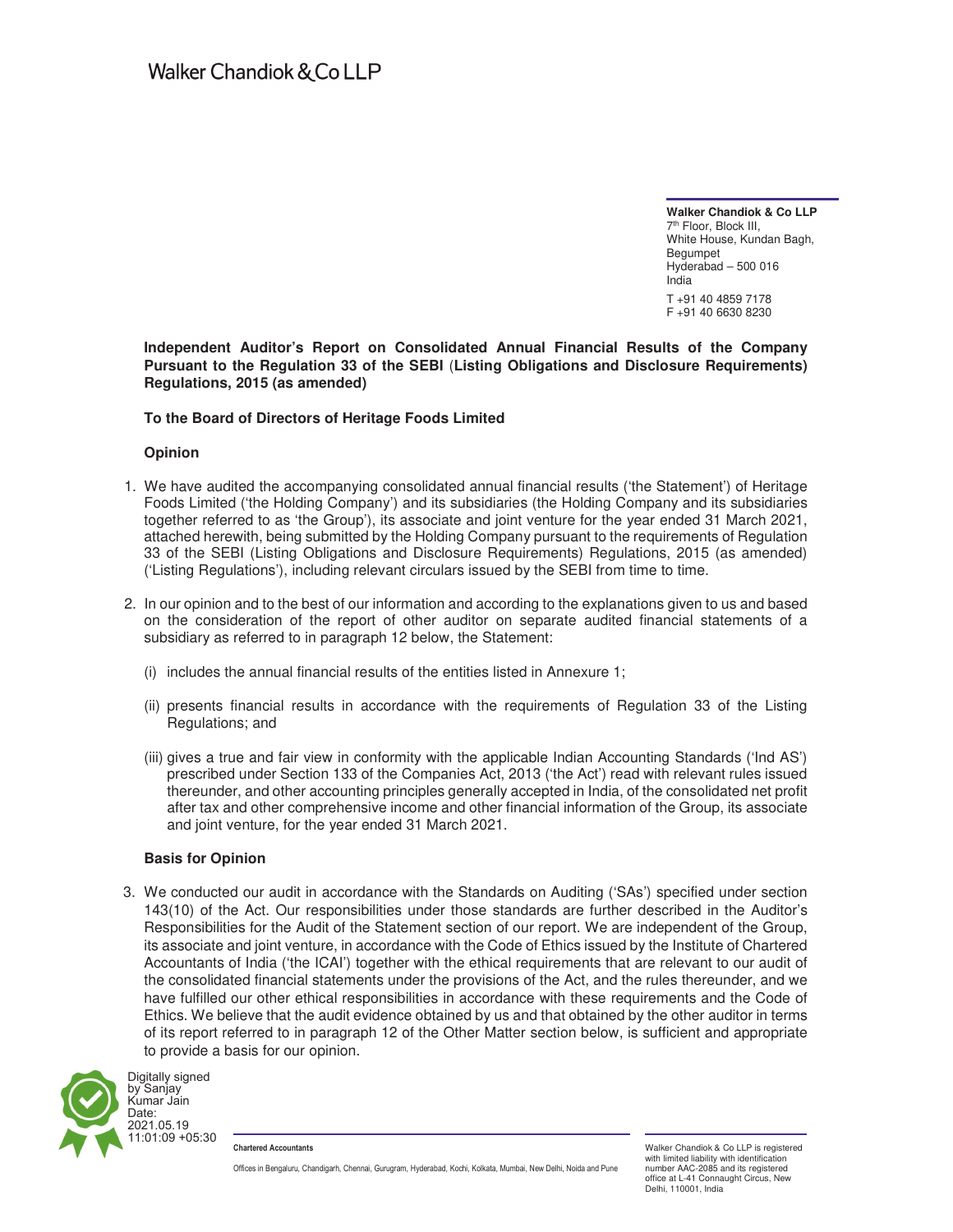## **Responsibilities of Management and Those Charged with Governance for the Statement**

- 4. The Statement, which is the responsibility of the Holding Company's management and has been approved by the Holding Company's Board of Directors, has been prepared on the basis of the consolidated annual audited financial statements. The Holding Company's Board of Directors is responsible for the preparation and presentation of the Statement that gives a true and fair view of the consolidated net profit or loss after tax and other comprehensive income, and other financial information of the Group including its associate and joint venture in accordance with the accounting principles generally accepted in India, including the Ind AS prescribed under section 133 of the Act, read with relevant rules issued thereunder and other accounting principles generally accepted in India and in compliance with Regulation 33 of the Listing Regulations. The Holding Company's Board of Directors is also responsible for ensuring accuracy of records including financial information considered necessary for the preparation of the Statement. Further, in terms of the provisions of the Act, the respective Board of Directors/ management of the companies included in the Group and its associate and joint venture, covered under the Act, are responsible for maintenance of adequate accounting records in accordance with the provisions of the Act, for safeguarding of the assets of the Group, and its associate and joint venture and for preventing and detecting frauds and other irregularities; selection and application of appropriate accounting policies; making judgments and estimates that are reasonable and prudent; and design, implementation and maintenance of adequate internal financial controls, that were operating effectively, for ensuring the accuracy and completeness of the accounting records, relevant to the preparation and presentation of the financial results, that give a true and fair view and are free from material misstatement, whether due to fraud or error. These financial results have been used for the purpose of preparation of the Statement by the Directors of the Holding Company, as aforesaid.
- 5. In preparing the Statement, the respective Board of Directors/management of the entities included in the Group and of its associate and joint venture, are responsible for assessing the ability of the Group and of its associate and joint venture, to continue as a going concern, disclosing, as applicable, matters related to going concern and using the going concern basis of accounting, unless the respective Board of Directors/ management either intends to liquidate the entity or to cease operations, or has no realistic alternative but to do so.
- 6. The respective Board of Directors/management of the entities included in the Group and of its associate and joint venture, are responsible for overseeing the financial reporting process of the entities included in the Group and of its associate and joint venture.

## **Auditor's Responsibilities for the Audit of the Statement**

- 7. Our objectives are to obtain reasonable assurance about whether the Statement as a whole is free from material misstatement, whether due to fraud or error, and to issue an auditor's report that includes our opinion. Reasonable assurance is a high level of assurance but is not a guarantee that an audit conducted in accordance with Standards on Auditing, specified under section 143(10) of the Act, will always detect a material misstatement, when it exists. Misstatements can arise from fraud or error, and are considered material if, individually, or in the aggregate, they could reasonably be expected to influence the economic decisions of users taken on the basis of this Statement.
- 8. As part of an audit in accordance with the Standards on Auditing, we exercise professional judgment and maintain professional skepticism throughout the audit. We also:
	- Identify and assess the risks of material misstatement of the Statement, whether due to fraud or error, design and perform audit procedures responsive to those risks, and obtain audit evidence that is sufficient and appropriate to provide a basis for our opinion. The risk of not detecting a material misstatement resulting from fraud is higher than for one resulting from error, as fraud may involve collusion, forgery, intentional omissions, misrepresentations, or the override of internal control.

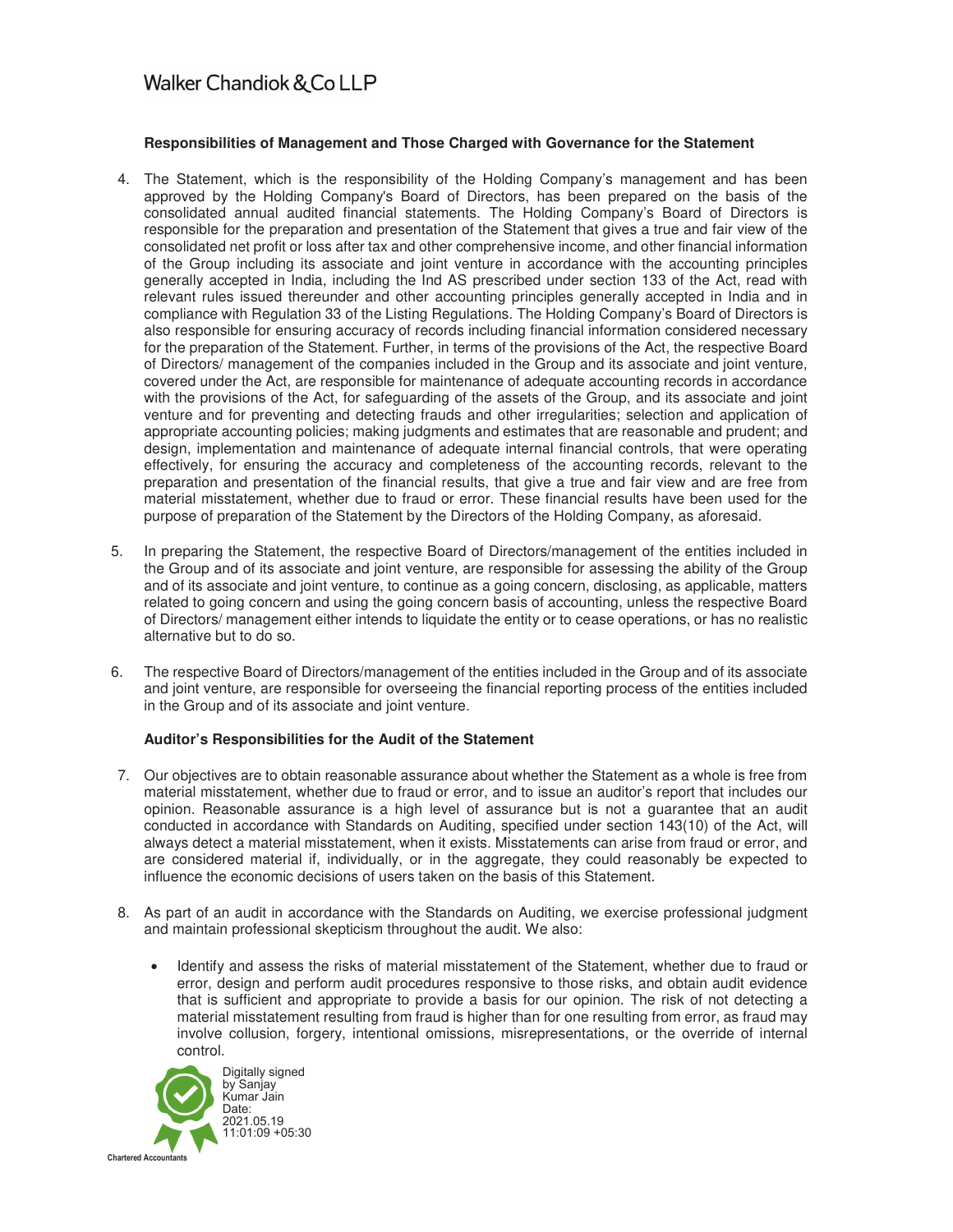- Obtain an understanding of internal control relevant to the audit in order to design audit procedures that are appropriate in the circumstances. Under section 143(3) (i) of the Act, we are also responsible for expressing our opinion on whether the Holding Company has adequate internal financial controls with reference to financial statements in place and the operating effectiveness of such controls.
- Evaluate the appropriateness of accounting policies used and the reasonableness of accounting estimates and related disclosures made by the management.
- Conclude on the appropriateness of management's use of the going concern basis of accounting and, based on the audit evidence obtained, whether a material uncertainty exists related to events or conditions that may cast significant doubt on the ability of the Group and its associate and joint venture, to continue as a going concern. If we conclude that a material uncertainty exists, we are required to draw attention in our auditor's report to the related disclosures in the Statement or, if such disclosures are inadequate, to modify our opinion. Our conclusions are based on the audit evidence obtained up to the date of our auditor's report. However, future events or conditions may cause the Group and its associate and joint venture to cease to continue as a going concern.
- Evaluate the overall presentation, structure and content of the Statement, including the disclosures, and whether the Statement represents the underlying transactions and events in a manner that achieves fair presentation.
- Obtain sufficient appropriate audit evidence regarding the financial information/ financial statements of the entities within the Group, and its associate and joint venture, to express an opinion on the Statement. We are responsible for the direction, supervision and performance of the audit of financial information of such entities included in the Statement, of which we are the independent auditors. For an entity included in the Statement, which has been audited by the other auditor, such other auditor remain responsible for the direction, supervision and performance of the audit carried out by them. We remain solely responsible for our audit opinion.
- 9. We communicate with those charged with governance of the Holding Company and such other entities included in the Statement, of which we are the independent auditors, regarding, among other matters, the planned scope and timing of the audit and significant audit findings, including any significant deficiencies in internal control that we identify during our audit.
- 10. We also provide those charged with governance with a statement that we have complied with relevant ethical requirements regarding independence, and to communicate with them all relationships and other matters that may reasonably be thought to bear on our independence, and where applicable, related safeguards.
- 11. We also performed procedures in accordance with SEBI Circular CIR/CFD/CMD1/44/2019 dated 29 March 2019, issued by the SEBI under Regulation 33 (8) of the Listing Regulations, to the extent applicable.

### **Other Matters**

12. We did not audit the annual financial statements of a subsidiary included in the Statement, whose financial information reflects total assets of ൠ1.35 millions as at 31 March 2021, total revenues of ൠ0.22 millions, total net loss after tax of ൠ8.98 millions, total comprehensive loss of ൠNil, and cash outflows (net) of  $ξ6.81$  millions for the year ended on that date, as considered in the Statement.

Our opinion is not modified in respect of this matter with respect to our reliance on the work done by and the report of the other auditor.



**Chartered Accounta**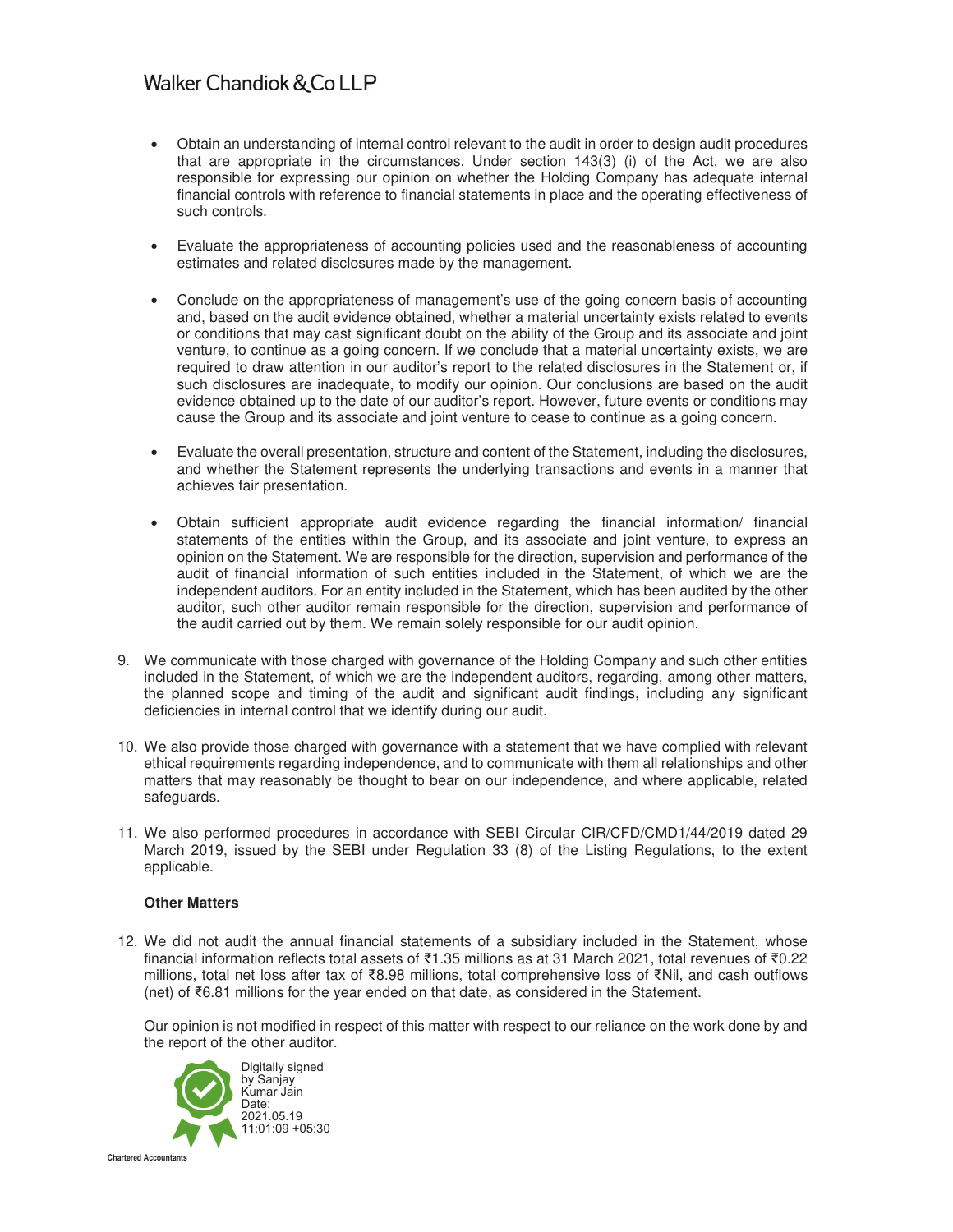13. The Statement includes the annual financial information of a subsidiary, which has not been audited, whose annual financial information reflect total assets of ൠ6.18 millions as at 31 March 2021, total revenues of ൠ2.52 millions, total net loss after tax of ൠ7.49 millions, total comprehensive loss of ൠNil for the year ended 31 March 2021, and cash outflow (net) of ₹9.42 millions for the year then ended, as considered in the Statement. This financial information has been furnished to us by the Holding Company's management. Our opinion, in so far as it relates to the amounts and disclosures included in respect of the aforesaid subsidiary is based solely on such unaudited financial information. In our opinion, and according to the information and explanations given to us by the management, this financial information are not material to the Group.

Our opinion is not modified in respect of this matter with respect to our reliance on the financial information certified by the Board of Directors.

14. The Statement includes the consolidated financial results for the quarter ended 31 March 2021, being the balancing figures between the audited consolidated figures in respect of the full financial year and the published unaudited year-to-date consolidated figures up to the third quarter of the current financial year, which were subject to limited review by us.

**For Walker Chandiok & Co LLP** Chartered Accountants Firm Registration No.: 001076N/N500013



**Sanjay Kumar Jain**  Partner Membership No. 207660 UDIN: 21207660AAAACZ3580

Place: Hyderabad Date: 19 May 2021